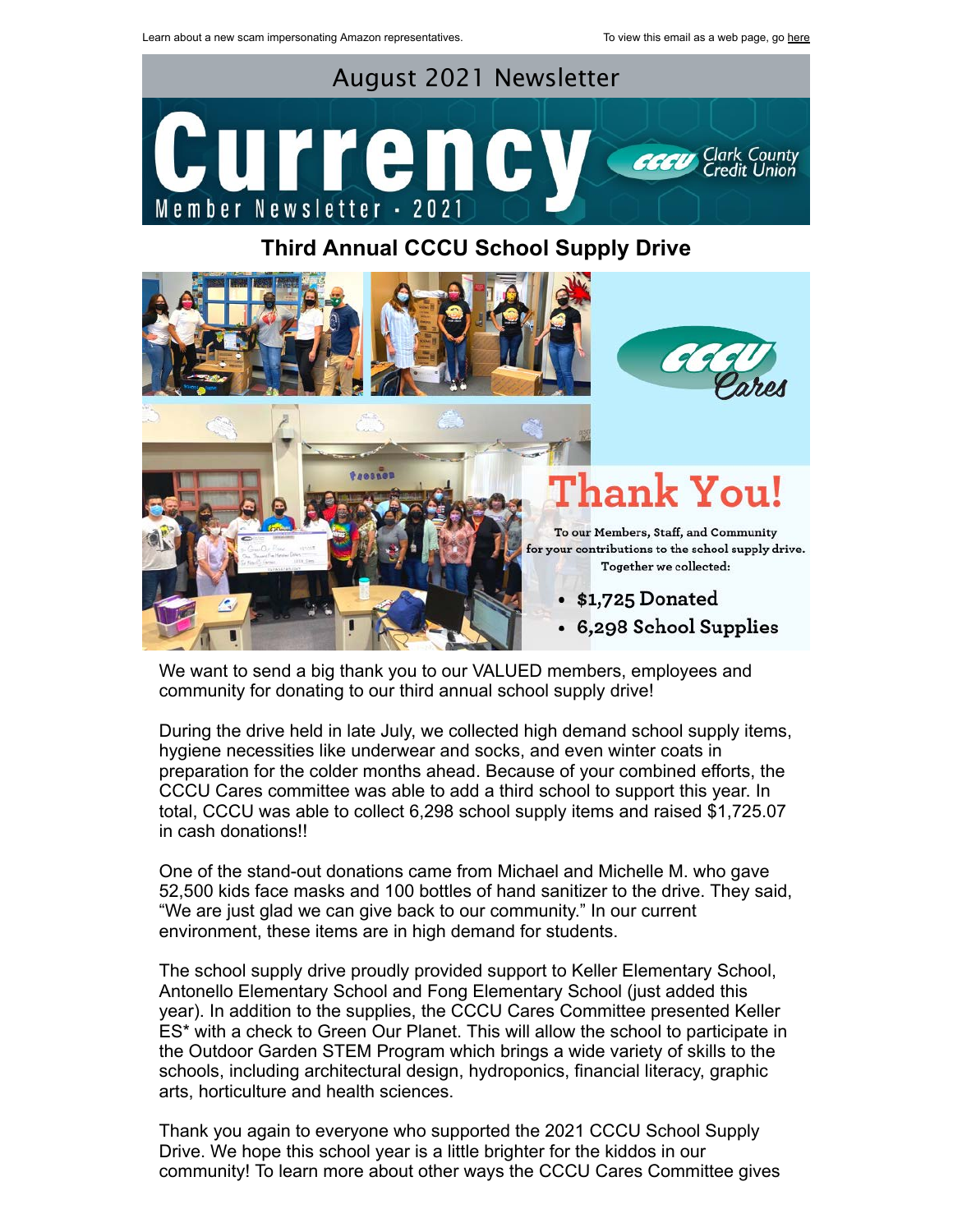back to our local community, check out the [CUInsight Press Release here.](https://www.cuinsight.com/press-release/clark-county-credit-union-making-a-positive-impact-in-2020)

\*Keller ES has been a CCCU partner school since 2019.

# **Learn How to Avoid Amazon Phone Scams**



As you may have seen in the [news](https://youtu.be/KWsLAn6m_04) lately, fraudsters are targeting Amazon shoppers with their newest scam: fake refunds and phony customer service reps. CCCU has the details to keep you and your accounts safe from scammers:

## **The Scam: Know the Red Flags**

- Someone claiming to be an Amazon representative calls you to issue a refund due to an overcharge or fraudulent charge on the account.
- The customer is instructed to login to their Amazon account and give remote account access to the fake Amazon rep.
- The victim is then asked to log into their bank account to process the refund.
- The fake Amazon rep will then say that they accidentally refunded too much money and the victim needs to buy a gift card or send a wire to pay back the overpayment.

### **Avoiding the Scam**

- 1. Amazon will never contact you to issue a refund and will never ask for remote access to your account. Warning: Once you allow the fraudster into your computer, they will be able to completely take it over and have access to ALL your personal information and passwords.
- 2. If you receive a similar call, hang up and report the fraudulent call to [ftc.gov/complaint](http://reportfraud.ftc.gov/#/) and follow the onscreen assistant.
- 3. Do not give out personal information over the phone or in an email.
- 4. Stay alert fraudsters are sophisticated and will gather pieces of your personal information (like an address) to make the call sound legitimate.
- 5. Never share passwords or PINs over the phone or in an email.
- 6. If you receive a suspicious email, text or webpage claiming to be Amazon, report that directly to Amazon via email at [stop-spoofing@amazon.com.](mailto:stop-spoofing@amazon.com) Note: Send the suspicious email as an attachment and never click on any links.

To learn more about other current scams and additional tools to help avoid them [click here.](https://www.ccculv.org/CustomContent.aspx?Name=Wire%20Transfer%20Fraud)

> **Member Since 1966: Douglass R., Retired Las Vegas Police Officer**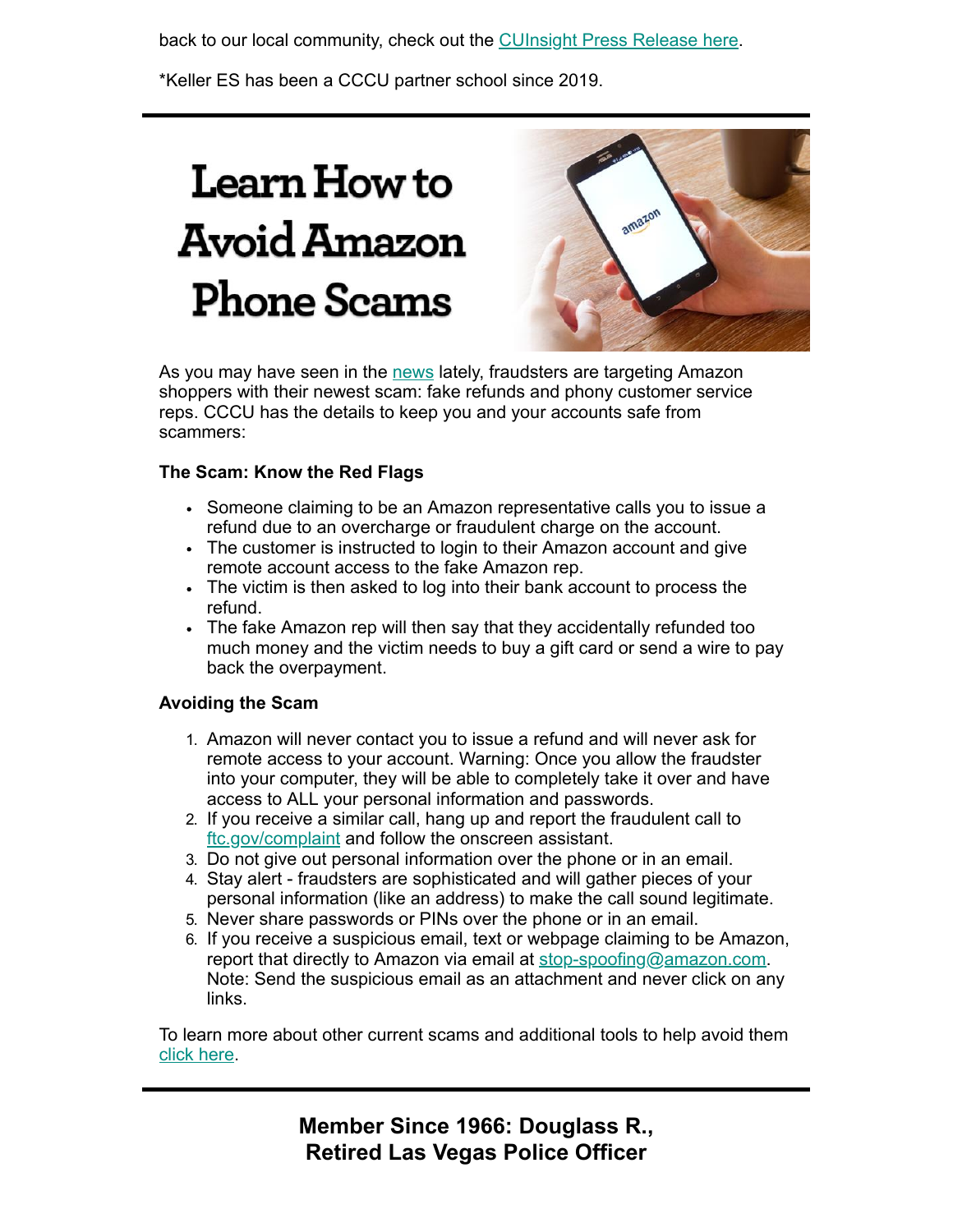

Douglass joined Clark County Credit Union in the summer of 1966 when he was working for the Las Vegas Police Department as a Police Officer. At the time, Las Vegas had few trusted banks, so for Douglass, "CCCU was the safest bet," he said.

"I originally joined the credit union when they were located inside the Courthouse," said Douglass. Over the years he's seen many changes. "It's always been a fast-paced city and the changes have been bigger and better ones! The credit union also keeps adding more programs with great savings accounts - I also like that the people are honest."

Douglass has since retired to Pahrump, and still enjoys the benefits of the credit union no matter where he lives. In addition to his savings and checking accounts, he has saved with low-rate auto loans and a mortgage. Douglass said, "CCCU has helped me reach my financial goals and dreams over the years by helping me save money and keep my money safe."

Thank you, Douglass, for your many years of membership and for serving the Las Vegas community as a Police Officer! We are grateful you are a part of our history and our 70<sup>th</sup> Anniversary celebration.



# **Meet the Tenaya Branch Team**

Located in the Northwest Las Vegas Medical District, our Tenaya branch opened in 1995 and is currently the oldest CCCU building out of our six full-service branches in the valley. The Tenaya team provides daily banking services in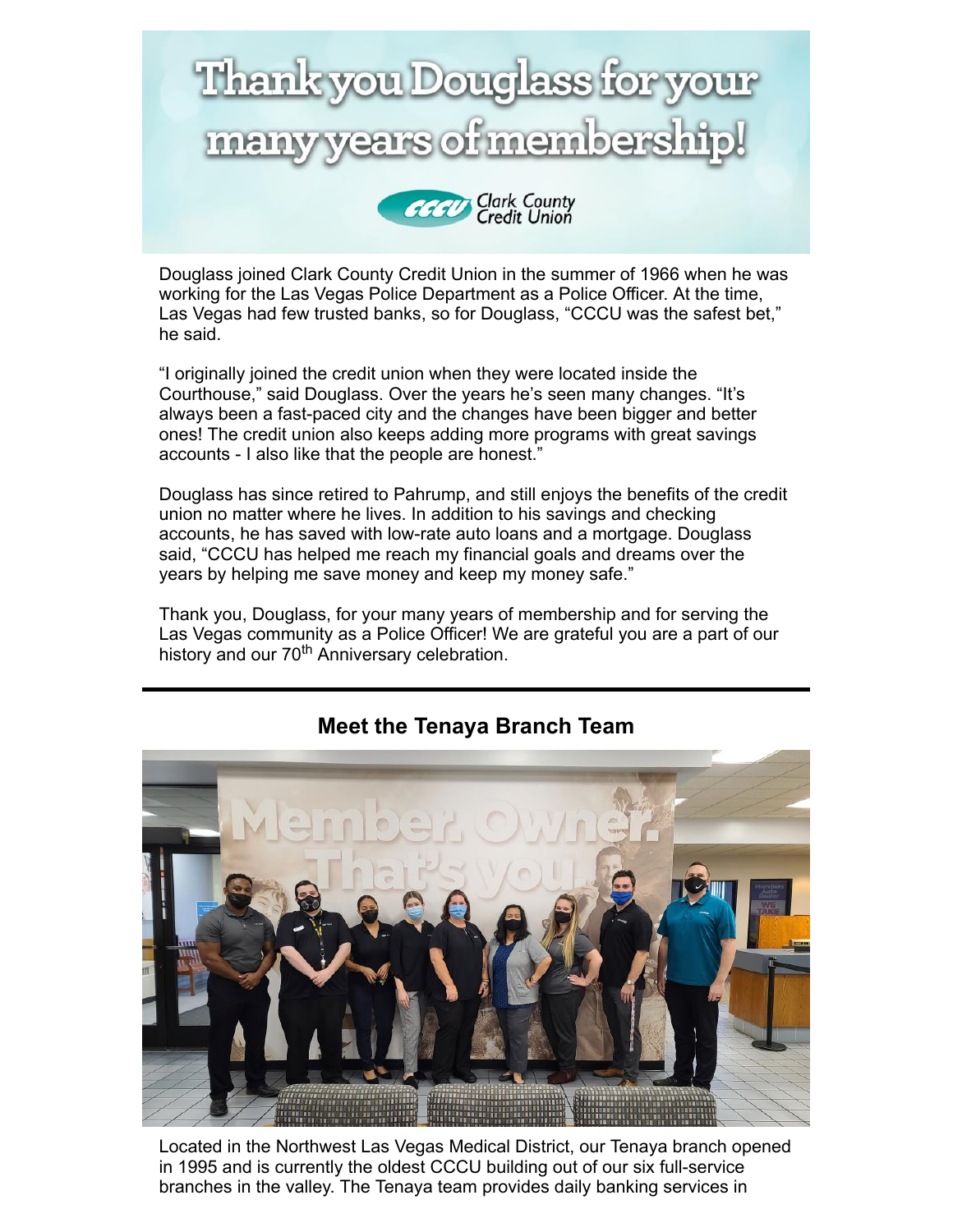addition to Members Auto (car buying and selling service), commercial/business accounts and consumer and business lending.

Let's get to know our Tenaya branch team members!

#### **Devon, Member Service Representative**

**Question**: Do you have a favorite holiday? **Answer:** *My favorite holiday would have to be Halloween! There is something magical about the whole fall season. Halloween is a day when you can be anything you want! I love that feeling of anything being possible.*

#### **Dyvee "Dee", Member Service Representative**

**Question:** What are your hobbies, and how did you get into them? **Answer:** *I love to work on my car. Growing up my family would trick out cars, go off roading, and racing. Cooking is another one of my favorite hobbies; I love to see everyone spend quality time together. Also, it warms my heart to see everyone full and happy when they eat my food.*

#### **Kami, Member Service Representative**

**Question:** Where's the next place on your travel bucket list and why? **Answer**: *The #1 spot on my bucket list is Greece to see the beautiful clear beaches and eat delicious food.*

#### **Merin, Senior Member Service Representative**

**Question:** What was the best vacation you ever took and why? **Answer:** *The best vacation I ever took was a celebration of our 20th wedding anniversary in Disneyland Tokyo. It was a totally different vibe for a theme park. We had a blast!*

#### **Peter, Member Service Representative**

**Question:** What was the last TV show you binge-watched? **Answer**: *Most recently it's been Brooklyn Nine-Nine, second best show ever. The Office being the best show ever of course.*

#### **Terran, Assistant Branch Manager**

**Question:** What was your favorite age growing up and why? **Answer:** *My favorite age was 16, I was living life so free and playing football on an undefeated team.*

#### **Tracy, Member Service Representative**

**Question:** What was the best vacation you ever took and why? **Answer:** *My best and most favorite vacation was in 2016, my honeymoon! Spent a week in Washington and took the train over to Oregon for another week! Two weeks spent with my wife exploring two beautiful cities was just perfect!*

#### **Troy, Branch Manager**

**Question**: What are your hobbies, and how did you get into them? **Answer**: *I'm a big sports fan. I watch basketball, football, baseball, boxing, etc. I also enjoy playing golf. I was born into a sports family, so being a sports fan has always been normal for me.*

#### **Tyler, Senior Member Service Representative**

**Question**: If you could only eat one food for the rest of your life, what would it be?

**Answer:** *Macaroni and cheese. Best food ever, with so many different ways to make it delicious!*